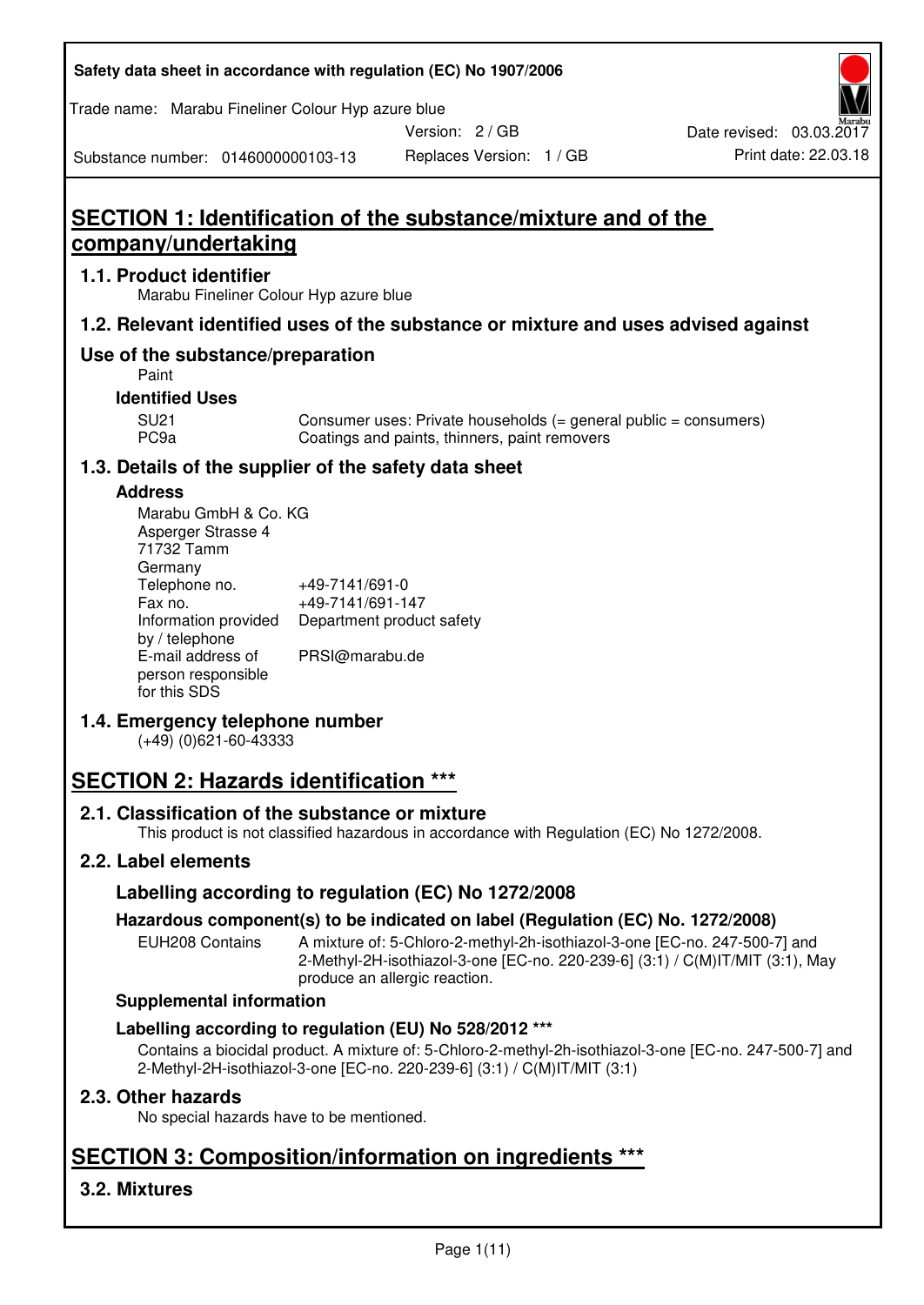| Safety data sheet in accordance with regulation (EC) No 1907/2006                                                                                                 |                                                                                                                       |                      |                                                      |                                                                   |               |                          |
|-------------------------------------------------------------------------------------------------------------------------------------------------------------------|-----------------------------------------------------------------------------------------------------------------------|----------------------|------------------------------------------------------|-------------------------------------------------------------------|---------------|--------------------------|
| Trade name: Marabu Fineliner Colour Hyp azure blue                                                                                                                |                                                                                                                       | Version: 2 / GB      |                                                      |                                                                   |               | Date revised: 03.03.2017 |
| Substance number: 0146000000103-13                                                                                                                                |                                                                                                                       |                      |                                                      | Replaces Version: 1 / GB                                          |               | Print date: 22.03.18     |
| <b>Chemical characterization</b><br>Paint based on water                                                                                                          |                                                                                                                       |                      |                                                      |                                                                   |               |                          |
| <b>Hazardous ingredients</b>                                                                                                                                      |                                                                                                                       |                      |                                                      |                                                                   |               |                          |
| <b>Ethanediol</b><br>CAS No.<br>EINECS no.<br>Registration no.<br>Concentration                                                                                   | $107 - 21 - 1$<br>203-473-3<br>01-2119456816-28<br>$>=$                                                               | $\mathbf{1}$         | $\lt$                                                | 10                                                                | $\frac{1}{6}$ |                          |
| Classification (Regulation (EC) No. 1272/2008)                                                                                                                    | Acute Tox. 4<br>STOT RE <sub>2</sub>                                                                                  |                      | H302<br>H373                                         |                                                                   |               |                          |
| <b>Bronopol (INN)</b><br>CAS No.<br>EINECS no.<br>Concentration                                                                                                   | $52 - 51 - 7$<br>200-143-0<br>$>=$                                                                                    | 0,01                 | $\lt$                                                | 0,1                                                               | $\%$          |                          |
| Classification (Regulation (EC) No. 1272/2008)                                                                                                                    | Eye Dam. 1<br>Skin Irrit. 2<br>STOT SE3<br>Acute Tox. 4<br>Acute Tox. 4<br>Aquatic Acute 1<br>Aquatic Chronic 1       |                      | H318<br>H315<br>H335<br>H302<br>H312<br>H400<br>H410 |                                                                   |               |                          |
| Concentration limits (Regulation (EC) No. 1272/2008)                                                                                                              | Aquatic Acute 1<br><b>Aquatic Chronic</b>                                                                             | H400<br>H410         | $M = 10$<br>$M = 1$                                  |                                                                   |               |                          |
| A mixture of: 5-Chloro-2-methyl-2h-isothiazol-3-one [EC-no. 247-500-7] and<br>2-Methyl-2H-isothiazol-3-one [EC-no. 220-239-6] (3:1) / C(M)IT/MIT (3:1)<br>CAS No. | 55965-84-9                                                                                                            |                      |                                                      |                                                                   |               |                          |
| Concentration                                                                                                                                                     |                                                                                                                       |                      | $\,<\,$                                              | 0,0015                                                            | $\%$          |                          |
| Classification (Regulation (EC) No. 1272/2008)                                                                                                                    | Acute Tox, 3<br>Aquatic Chronic 1<br>Aquatic Acute 1<br>Skin Sens. 1<br>Skin Corr. 1B<br>Acute Tox. 3<br>Acute Tox. 3 |                      | H331<br>H410<br>H400<br>H317<br>H314<br>H311<br>H301 |                                                                   |               |                          |
| Concentration limits (Regulation (EC) No. 1272/2008)                                                                                                              | Skin Corr. 1B                                                                                                         | H314                 | $>= 0,6$                                             |                                                                   |               |                          |
|                                                                                                                                                                   | Eye Irrit. 2<br>Skin Irrit. 2<br>Skin Sens. 1                                                                         | H319<br>H315<br>H317 |                                                      | $\epsilon = 0.06 < 0.6$<br>$\epsilon = 0.06 < 0.6$<br>$>= 0,0015$ |               |                          |
| <b>Further ingredients ***</b>                                                                                                                                    |                                                                                                                       |                      |                                                      |                                                                   |               |                          |
| Glycerol<br>CAS No.<br>EINECS no.                                                                                                                                 | $56 - 81 - 5$<br>200-289-5                                                                                            |                      |                                                      |                                                                   |               |                          |
| Concentration                                                                                                                                                     | $>=$                                                                                                                  | 10                   | $\,<\,$                                              | 25                                                                | $\%$          | $[3]$                    |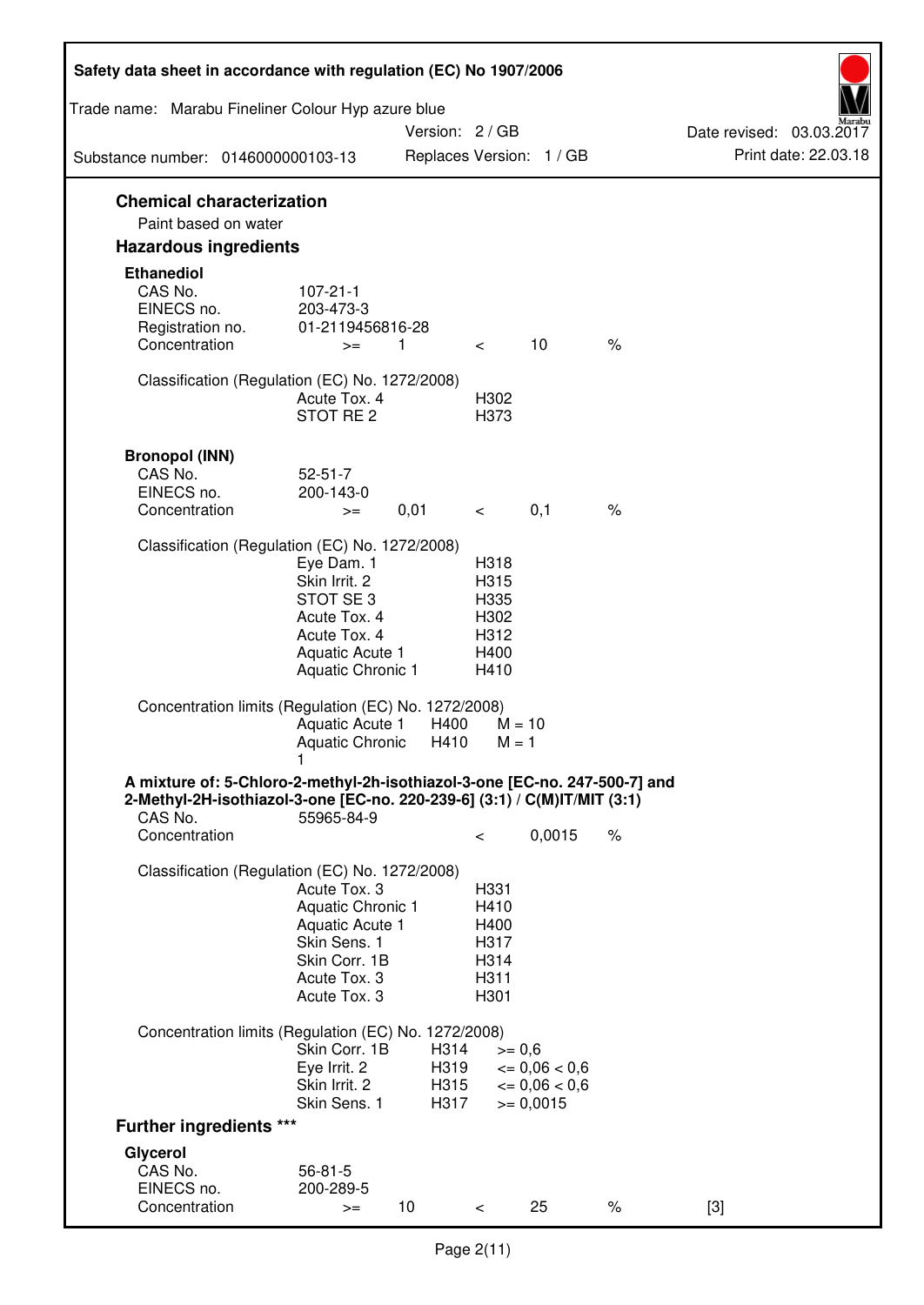|         | Safety data sheet in accordance with regulation (EC) No 1907/2006                                                                                                                                                                                                                                                                                                                                                                                                                                                                         |                          |                          |
|---------|-------------------------------------------------------------------------------------------------------------------------------------------------------------------------------------------------------------------------------------------------------------------------------------------------------------------------------------------------------------------------------------------------------------------------------------------------------------------------------------------------------------------------------------------|--------------------------|--------------------------|
|         | Trade name: Marabu Fineliner Colour Hyp azure blue                                                                                                                                                                                                                                                                                                                                                                                                                                                                                        | Version: 2 / GB          | Date revised: 03.03.2017 |
|         | Substance number: 0146000000103-13                                                                                                                                                                                                                                                                                                                                                                                                                                                                                                        | Replaces Version: 1 / GB | Print date: 22.03.18     |
| $\star$ | [3] Substance with occupational exposure limits                                                                                                                                                                                                                                                                                                                                                                                                                                                                                           |                          |                          |
|         | <b>SECTION 4: First aid measures</b>                                                                                                                                                                                                                                                                                                                                                                                                                                                                                                      |                          |                          |
|         | 4.1. Description of first aid measures<br>After skin contact<br>Wash with plenty of water and soap. Do NOT use solvents or thinners.<br>After eye contact<br>Separate eyelids, wash the eyes thoroughly with water (15 min.). In case of irritation consult an oculist.<br><b>After ingestion</b><br>Rinse mouth thoroughly with water. If larger amounts are swallowed or in the event of symptoms take<br>medical treatment.<br>4.2. Most important symptoms and effects, both acute and delayed<br>Until now no symptoms known so far. |                          |                          |
|         | 4.3. Indication of any immediate medical attention and special treatment needed<br>Hints for the physician / treatment<br>Treat symptomatically                                                                                                                                                                                                                                                                                                                                                                                           |                          |                          |
|         | <b>SECTION 5: Firefighting measures</b>                                                                                                                                                                                                                                                                                                                                                                                                                                                                                                   |                          |                          |
|         | 5.1. Extinguishing media<br>Suitable extinguishing media<br>Carbon dioxide, Foam, Sand, Water                                                                                                                                                                                                                                                                                                                                                                                                                                             |                          |                          |
|         | 5.2. Special hazards arising from the substance or mixture<br>In the event of fire the following can be released: Carbon monoxide (CO); Carbon dioxide (CO2); dense<br>black smoke                                                                                                                                                                                                                                                                                                                                                        |                          |                          |
|         | 5.3. Advice for firefighters<br><b>Other information</b><br>Collect contaminated fire-fighting water separately, must not be discharged into the drains.                                                                                                                                                                                                                                                                                                                                                                                  |                          |                          |
|         | <b>SECTION 6: Accidental release measures</b>                                                                                                                                                                                                                                                                                                                                                                                                                                                                                             |                          |                          |
|         | 6.1. Personal precautions, protective equipment and emergency procedures<br>No particular measures required.                                                                                                                                                                                                                                                                                                                                                                                                                              |                          |                          |
|         | 6.2. Environmental precautions<br>No particular measures required.                                                                                                                                                                                                                                                                                                                                                                                                                                                                        |                          |                          |
|         | 6.3. Methods and material for containment and cleaning up                                                                                                                                                                                                                                                                                                                                                                                                                                                                                 |                          |                          |

Clean preferably with a detergent - avoid use of solvents.

## **6.4. Reference to other sections**

Information regarding Safe handling, see Section 7. Information regarding personal protective measures, see Section 8. Information regarding waste disposal, see Section 13.

# **SECTION 7: Handling and storage**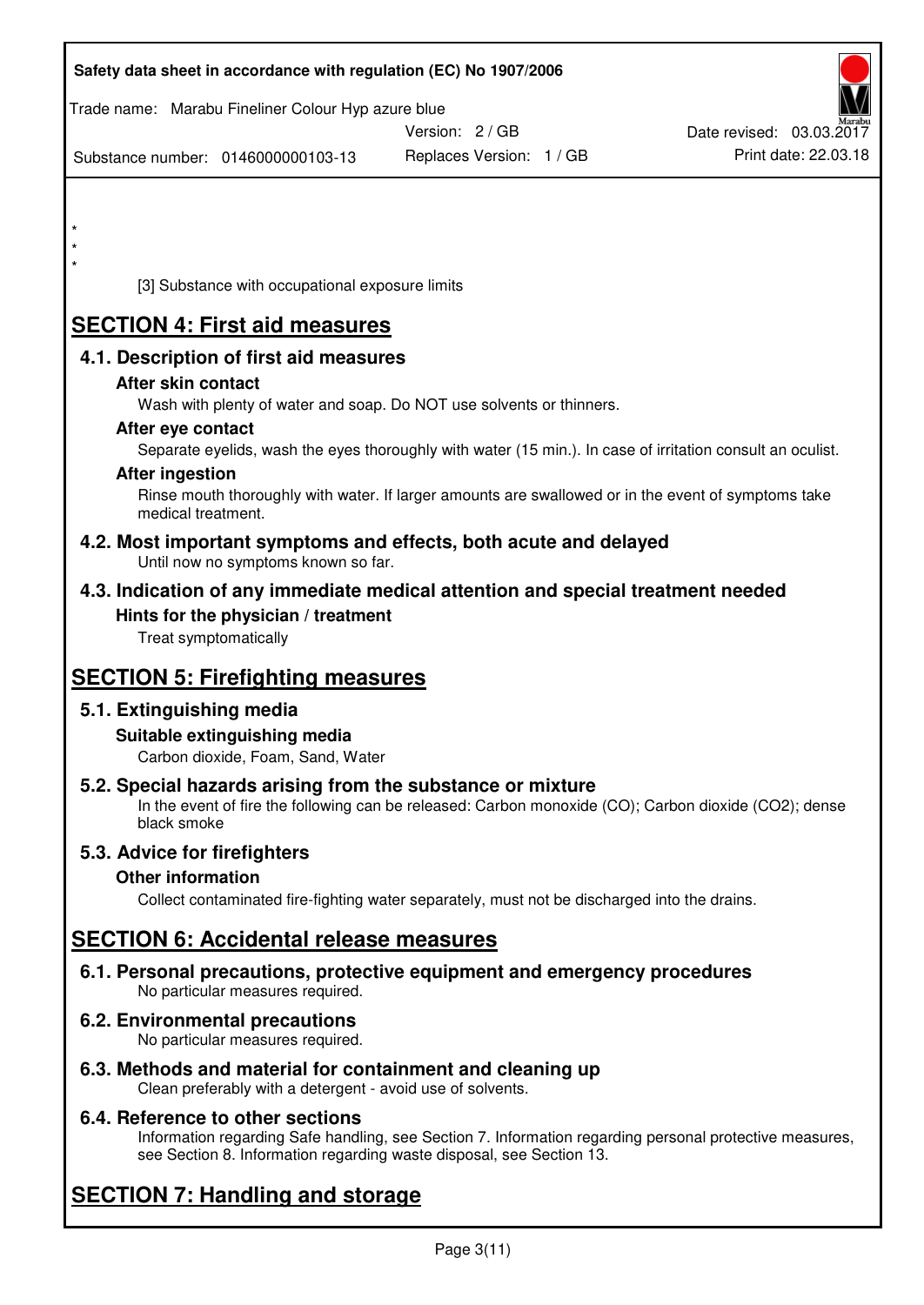| Safety data sheet in accordance with regulation (EC) No 1907/2006                                                                                                      |                                                                                                                                                                                                            |                          |
|------------------------------------------------------------------------------------------------------------------------------------------------------------------------|------------------------------------------------------------------------------------------------------------------------------------------------------------------------------------------------------------|--------------------------|
| Trade name: Marabu Fineliner Colour Hyp azure blue                                                                                                                     |                                                                                                                                                                                                            |                          |
|                                                                                                                                                                        | Version: 2 / GB                                                                                                                                                                                            | Date revised: 03.03.2017 |
| Substance number: 0146000000103-13                                                                                                                                     | Replaces Version: 1 / GB                                                                                                                                                                                   | Print date: 22.03.18     |
| 7.1. Precautions for safe handling<br>Advice on safe handling<br>Advice on protection against fire and explosion<br>No special measures required.<br>Temperature class | Avoid skin and eye contact. Smoking, eating and drinking shall be prohibited in application area.<br>Classification of fires / temperature class / Ignition group / Dust explosion class<br>T <sub>2</sub> |                          |
|                                                                                                                                                                        | 7.2. Conditions for safe storage, including any incompatibilities                                                                                                                                          |                          |
| Requirements for storage rooms and vessels<br>Store in frostfree conditions.                                                                                           |                                                                                                                                                                                                            |                          |
| Storage class according to TRGS 510                                                                                                                                    |                                                                                                                                                                                                            |                          |
| Storage class according to<br><b>TRGS 510</b>                                                                                                                          | 12<br>Non-combustible liquids                                                                                                                                                                              |                          |
| 7.3. Specific end use(s)<br>Paint                                                                                                                                      |                                                                                                                                                                                                            |                          |
|                                                                                                                                                                        | <b>SECTION 8: Exposure controls/personal protection</b>                                                                                                                                                    |                          |
| 8.1. Control parameters                                                                                                                                                |                                                                                                                                                                                                            |                          |
| <b>Exposure limit values</b>                                                                                                                                           |                                                                                                                                                                                                            |                          |
| <b>Ethanediol</b>                                                                                                                                                      |                                                                                                                                                                                                            |                          |
| List<br><b>Type</b>                                                                                                                                                    | EH40<br><b>WEL</b>                                                                                                                                                                                         |                          |
| Value                                                                                                                                                                  | 10<br>mg/m <sup>3</sup>                                                                                                                                                                                    |                          |
| Skin resorption / sensibilisation: Sk;<br>Glycerol                                                                                                                     | <b>Status: 2011</b>                                                                                                                                                                                        |                          |
| List                                                                                                                                                                   | EH40                                                                                                                                                                                                       |                          |
| Type                                                                                                                                                                   | <b>WEL</b>                                                                                                                                                                                                 |                          |
| Value<br><b>Status: 2011</b>                                                                                                                                           | 10<br>mg/m <sup>3</sup>                                                                                                                                                                                    |                          |
| <b>Other information</b>                                                                                                                                               |                                                                                                                                                                                                            |                          |
| There are not known any further control parameters.                                                                                                                    |                                                                                                                                                                                                            |                          |
| <b>Derived No/Minimal Effect Levels (DNEL/DMEL)</b>                                                                                                                    |                                                                                                                                                                                                            |                          |
| <b>Ethanediol</b><br>Type of value<br>Reference group<br>Duration of exposure<br>Route of exposure                                                                     | Derived No Effect Level (DNEL)<br>Worker<br>Long term<br>inhalative                                                                                                                                        |                          |
| Mode of action<br>Concentration                                                                                                                                        | Local effects<br>35                                                                                                                                                                                        | mg/m <sup>3</sup>        |
| Type of value<br>Reference group<br>Duration of exposure<br>Route of exposure<br>Mode of action                                                                        | Derived No Effect Level (DNEL)<br>Worker<br>Long term<br>dermal                                                                                                                                            |                          |
| Concentration                                                                                                                                                          | Systemic effects<br>106                                                                                                                                                                                    | mg/kg                    |
| Type of value<br>Reference group                                                                                                                                       | Derived No Effect Level (DNEL)<br>Consumer                                                                                                                                                                 |                          |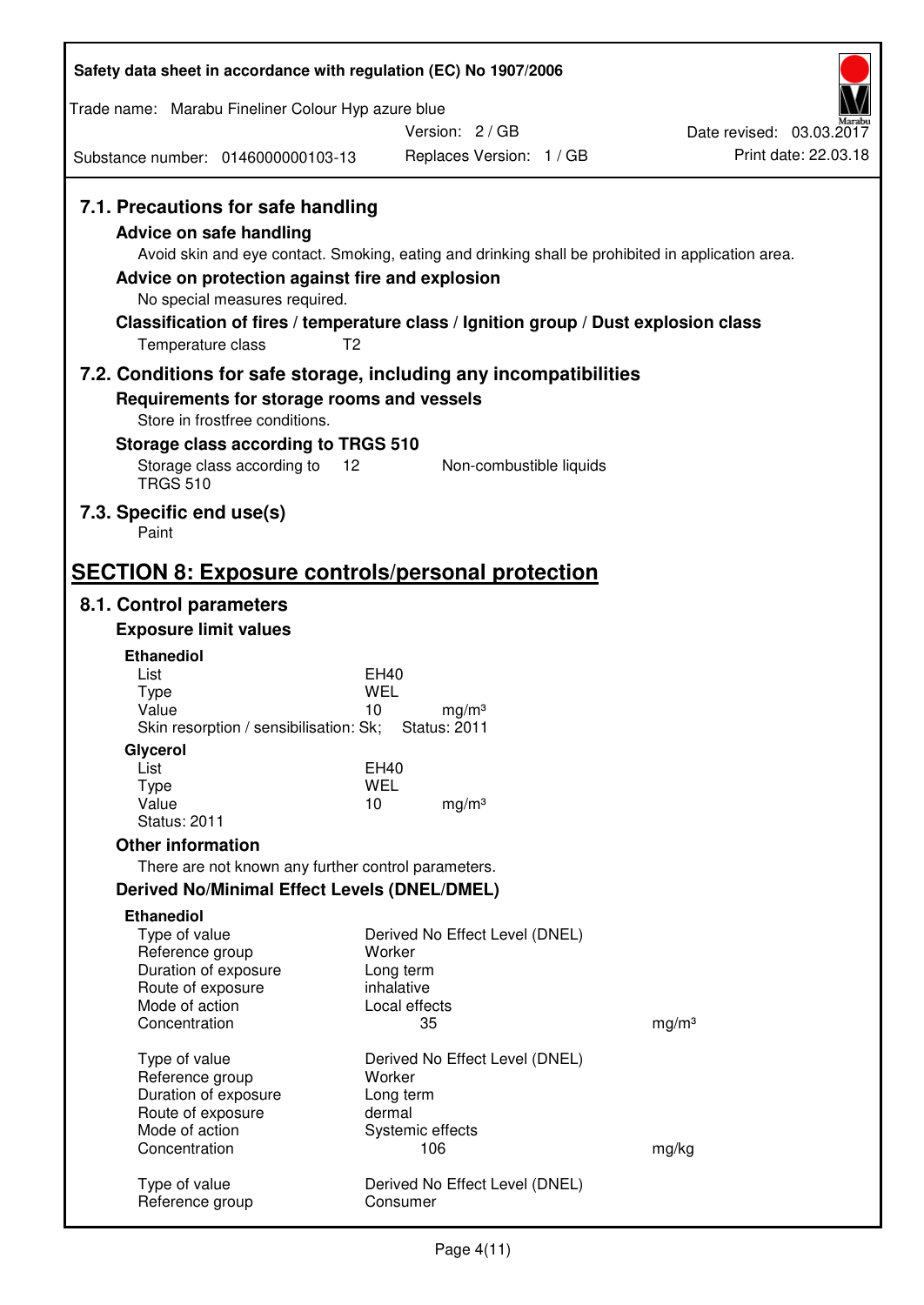| Safety data sheet in accordance with regulation (EC) No 1907/2006                                                                                             |                         |                     |                                |                          |
|---------------------------------------------------------------------------------------------------------------------------------------------------------------|-------------------------|---------------------|--------------------------------|--------------------------|
| Trade name: Marabu Fineliner Colour Hyp azure blue                                                                                                            |                         |                     | Version: 2 / GB                | Date revised: 03.03.2017 |
| Substance number: 0146000000103-13                                                                                                                            |                         |                     | Replaces Version: 1 / GB       | Print date: 22.03.18     |
| Duration of exposure<br>Route of exposure                                                                                                                     | Long term<br>inhalative |                     |                                |                          |
| Mode of action                                                                                                                                                | Local effects           |                     |                                |                          |
| Concentration                                                                                                                                                 |                         | 7                   |                                | mg/m <sup>3</sup>        |
| Type of value                                                                                                                                                 |                         |                     | Derived No Effect Level (DNEL) |                          |
| Reference group                                                                                                                                               | Consumer                |                     |                                |                          |
| Duration of exposure                                                                                                                                          | Long term               |                     |                                |                          |
| Route of exposure                                                                                                                                             | dermal                  |                     |                                |                          |
| Mode of action                                                                                                                                                |                         | Systemic effects    |                                |                          |
| Concentration                                                                                                                                                 |                         | 53                  |                                | mg/kg                    |
| <b>Predicted No Effect Concentration (PNEC)</b>                                                                                                               |                         |                     |                                |                          |
| <b>Ethanediol</b>                                                                                                                                             |                         |                     |                                |                          |
| Type of value                                                                                                                                                 | <b>PNEC</b>             |                     |                                |                          |
| <b>Type</b><br>Concentration                                                                                                                                  | Freshwater              | 10                  |                                | mg/l                     |
|                                                                                                                                                               |                         |                     |                                |                          |
| Type of value                                                                                                                                                 | <b>PNEC</b>             |                     |                                |                          |
| <b>Type</b>                                                                                                                                                   | Saltwater               |                     |                                |                          |
| Concentration                                                                                                                                                 |                         | 1                   |                                | mg/l                     |
| Type of value                                                                                                                                                 | <b>PNEC</b>             |                     |                                |                          |
| <b>Type</b>                                                                                                                                                   |                         |                     | Water (intermittent release)   |                          |
| Concentration                                                                                                                                                 |                         | 10                  |                                | mg/l                     |
| Type of value                                                                                                                                                 | <b>PNEC</b>             |                     |                                |                          |
| <b>Type</b>                                                                                                                                                   |                         |                     | Sewage treatment plant (STP)   |                          |
| Concentration                                                                                                                                                 |                         | 199,5               |                                | mg/l                     |
| Type of value                                                                                                                                                 | <b>PNEC</b>             |                     |                                |                          |
| Type                                                                                                                                                          |                         | Freshwater sediment |                                |                          |
| Concentration                                                                                                                                                 |                         | 37                  |                                | mg/kg                    |
| Type of value                                                                                                                                                 | <b>PNEC</b>             |                     |                                |                          |
| Type                                                                                                                                                          |                         | Marine sediment     |                                |                          |
| Concentration                                                                                                                                                 |                         | 3,7                 |                                | mg/kg                    |
| Type of value                                                                                                                                                 | <b>PNEC</b>             |                     |                                |                          |
| <b>Type</b>                                                                                                                                                   | Soil                    |                     |                                |                          |
| Concentration                                                                                                                                                 |                         | 1,53                |                                | mg/kg                    |
| 8.2. Exposure controls                                                                                                                                        |                         |                     |                                |                          |
| <b>Exposure controls</b>                                                                                                                                      |                         |                     |                                |                          |
| Provide adequate ventilation.                                                                                                                                 |                         |                     |                                |                          |
| <b>Respiratory protection</b>                                                                                                                                 |                         |                     |                                |                          |
| Not necessary.                                                                                                                                                |                         |                     |                                |                          |
| <b>Hand protection</b>                                                                                                                                        |                         |                     |                                |                          |
| Not necessary.                                                                                                                                                |                         |                     |                                |                          |
| In case of intensive contact wear protective gloves.<br>There is no one glove material or combination of materials that will give unlimited resistance to any |                         |                     |                                |                          |
| individual or combination of chemicals.                                                                                                                       |                         |                     |                                |                          |
| For prolonged or repeated handling nitrile rubber gloves with textile undergloves are required.                                                               |                         |                     |                                |                          |
| Material thickness<br>$\, > \,$                                                                                                                               | 0,5                     |                     | mm                             |                          |
| Breakthrough time<br>$\,<\,$                                                                                                                                  | 30                      |                     | min                            |                          |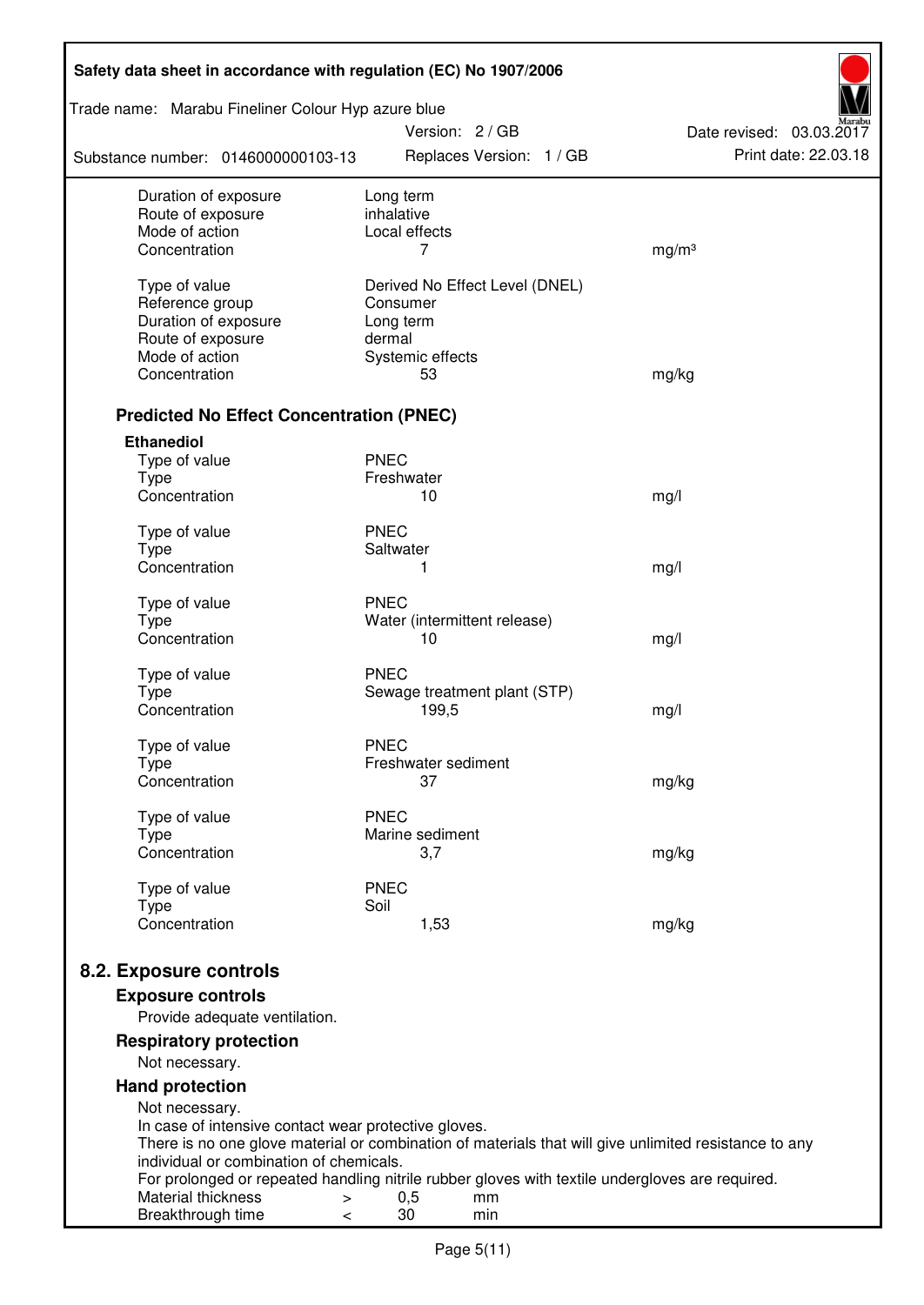| Safety data sheet in accordance with regulation (EC) No 1907/2006                                                                                                                                                                                                                                                                                                                                                          |           |                                             |     |                                                                                                                                                                                                                                                                                                                    |
|----------------------------------------------------------------------------------------------------------------------------------------------------------------------------------------------------------------------------------------------------------------------------------------------------------------------------------------------------------------------------------------------------------------------------|-----------|---------------------------------------------|-----|--------------------------------------------------------------------------------------------------------------------------------------------------------------------------------------------------------------------------------------------------------------------------------------------------------------------|
| Trade name: Marabu Fineliner Colour Hyp azure blue                                                                                                                                                                                                                                                                                                                                                                         |           |                                             |     |                                                                                                                                                                                                                                                                                                                    |
|                                                                                                                                                                                                                                                                                                                                                                                                                            |           | Version: 2 / GB                             |     | Date revised: 03.03.2017                                                                                                                                                                                                                                                                                           |
| Substance number: 0146000000103-13                                                                                                                                                                                                                                                                                                                                                                                         |           | Replaces Version: 1 / GB                    |     | Print date: 22.03.18                                                                                                                                                                                                                                                                                               |
| The breakthrough time must be greater than the end use time of the product.<br>replacement must be followed.<br>Gloves should be replaced regularly and if there is any sign of damage to the glove material.<br>Always ensure that gloves are free from defects and that they are stored and used correctly.<br>maintenance.<br>once exposure has occurred.<br>Eye protection<br>Not necessary.<br><b>Body protection</b> |           |                                             |     | The instructions and information provided by the glove manufacturer on use, storage, maintenance and<br>The performance or effectiveness of the glove may be reduced by physical/ chemical damage and poor<br>Barrier creams may help to protect the exposed areas of the skin, they should however not be applied |
| Not applicable.                                                                                                                                                                                                                                                                                                                                                                                                            |           |                                             |     |                                                                                                                                                                                                                                                                                                                    |
| <b>SECTION 9: Physical and chemical properties</b>                                                                                                                                                                                                                                                                                                                                                                         |           |                                             |     |                                                                                                                                                                                                                                                                                                                    |
| 9.1. Information on basic physical and chemical properties                                                                                                                                                                                                                                                                                                                                                                 |           |                                             |     |                                                                                                                                                                                                                                                                                                                    |
| <b>Form</b>                                                                                                                                                                                                                                                                                                                                                                                                                | liquid    |                                             |     |                                                                                                                                                                                                                                                                                                                    |
| <b>Colour</b>                                                                                                                                                                                                                                                                                                                                                                                                              | coloured  |                                             |     |                                                                                                                                                                                                                                                                                                                    |
| <b>Odour</b>                                                                                                                                                                                                                                                                                                                                                                                                               | odourless |                                             |     |                                                                                                                                                                                                                                                                                                                    |
| <b>Odour threshold</b>                                                                                                                                                                                                                                                                                                                                                                                                     |           |                                             |     |                                                                                                                                                                                                                                                                                                                    |
| Remarks                                                                                                                                                                                                                                                                                                                                                                                                                    |           | No data available                           |     |                                                                                                                                                                                                                                                                                                                    |
| <b>Melting point</b>                                                                                                                                                                                                                                                                                                                                                                                                       |           |                                             |     |                                                                                                                                                                                                                                                                                                                    |
| Remarks                                                                                                                                                                                                                                                                                                                                                                                                                    |           | not determined                              |     |                                                                                                                                                                                                                                                                                                                    |
| <b>Freezing point</b>                                                                                                                                                                                                                                                                                                                                                                                                      |           |                                             |     |                                                                                                                                                                                                                                                                                                                    |
| Remarks                                                                                                                                                                                                                                                                                                                                                                                                                    |           | not determined                              |     |                                                                                                                                                                                                                                                                                                                    |
| Initial boiling point and boiling range                                                                                                                                                                                                                                                                                                                                                                                    |           |                                             |     |                                                                                                                                                                                                                                                                                                                    |
| Value                                                                                                                                                                                                                                                                                                                                                                                                                      | appr.     | 100                                         |     | $\rm ^{\circ}C$                                                                                                                                                                                                                                                                                                    |
| Pressure<br>Source                                                                                                                                                                                                                                                                                                                                                                                                         |           | 1.013<br>Literature value                   | hPa |                                                                                                                                                                                                                                                                                                                    |
| <b>Flash point</b>                                                                                                                                                                                                                                                                                                                                                                                                         |           |                                             |     |                                                                                                                                                                                                                                                                                                                    |
| Remarks                                                                                                                                                                                                                                                                                                                                                                                                                    |           | Not applicable                              |     |                                                                                                                                                                                                                                                                                                                    |
| Evaporation rate (ether $= 1$ ) :                                                                                                                                                                                                                                                                                                                                                                                          |           |                                             |     |                                                                                                                                                                                                                                                                                                                    |
| Remarks                                                                                                                                                                                                                                                                                                                                                                                                                    |           | not determined                              |     |                                                                                                                                                                                                                                                                                                                    |
| Flammability (solid, gas)<br>Not applicable                                                                                                                                                                                                                                                                                                                                                                                |           |                                             |     |                                                                                                                                                                                                                                                                                                                    |
| Upper/lower flammability or explosive limits                                                                                                                                                                                                                                                                                                                                                                               |           |                                             |     |                                                                                                                                                                                                                                                                                                                    |
| Lower explosion limit                                                                                                                                                                                                                                                                                                                                                                                                      | appr.     | 3,2                                         |     | $%$ (V)                                                                                                                                                                                                                                                                                                            |
| Upper explosion limit<br>Source                                                                                                                                                                                                                                                                                                                                                                                            | appr.     | 53<br>Literature value                      |     | $%$ (V)                                                                                                                                                                                                                                                                                                            |
| Vapour pressure                                                                                                                                                                                                                                                                                                                                                                                                            |           |                                             |     |                                                                                                                                                                                                                                                                                                                    |
| Value<br>Temperature<br>Method                                                                                                                                                                                                                                                                                                                                                                                             | appr.     | 23<br>20<br>Value taken from the literature | °C  | hPa                                                                                                                                                                                                                                                                                                                |
| <b>Vapour density</b>                                                                                                                                                                                                                                                                                                                                                                                                      |           |                                             |     |                                                                                                                                                                                                                                                                                                                    |
| Remarks                                                                                                                                                                                                                                                                                                                                                                                                                    |           | not determined                              |     |                                                                                                                                                                                                                                                                                                                    |
| <b>Density</b>                                                                                                                                                                                                                                                                                                                                                                                                             |           |                                             |     |                                                                                                                                                                                                                                                                                                                    |
| Remarks                                                                                                                                                                                                                                                                                                                                                                                                                    |           | not determined                              |     |                                                                                                                                                                                                                                                                                                                    |
| Solubility in water                                                                                                                                                                                                                                                                                                                                                                                                        |           |                                             |     |                                                                                                                                                                                                                                                                                                                    |
| Remarks                                                                                                                                                                                                                                                                                                                                                                                                                    | miscible  |                                             |     |                                                                                                                                                                                                                                                                                                                    |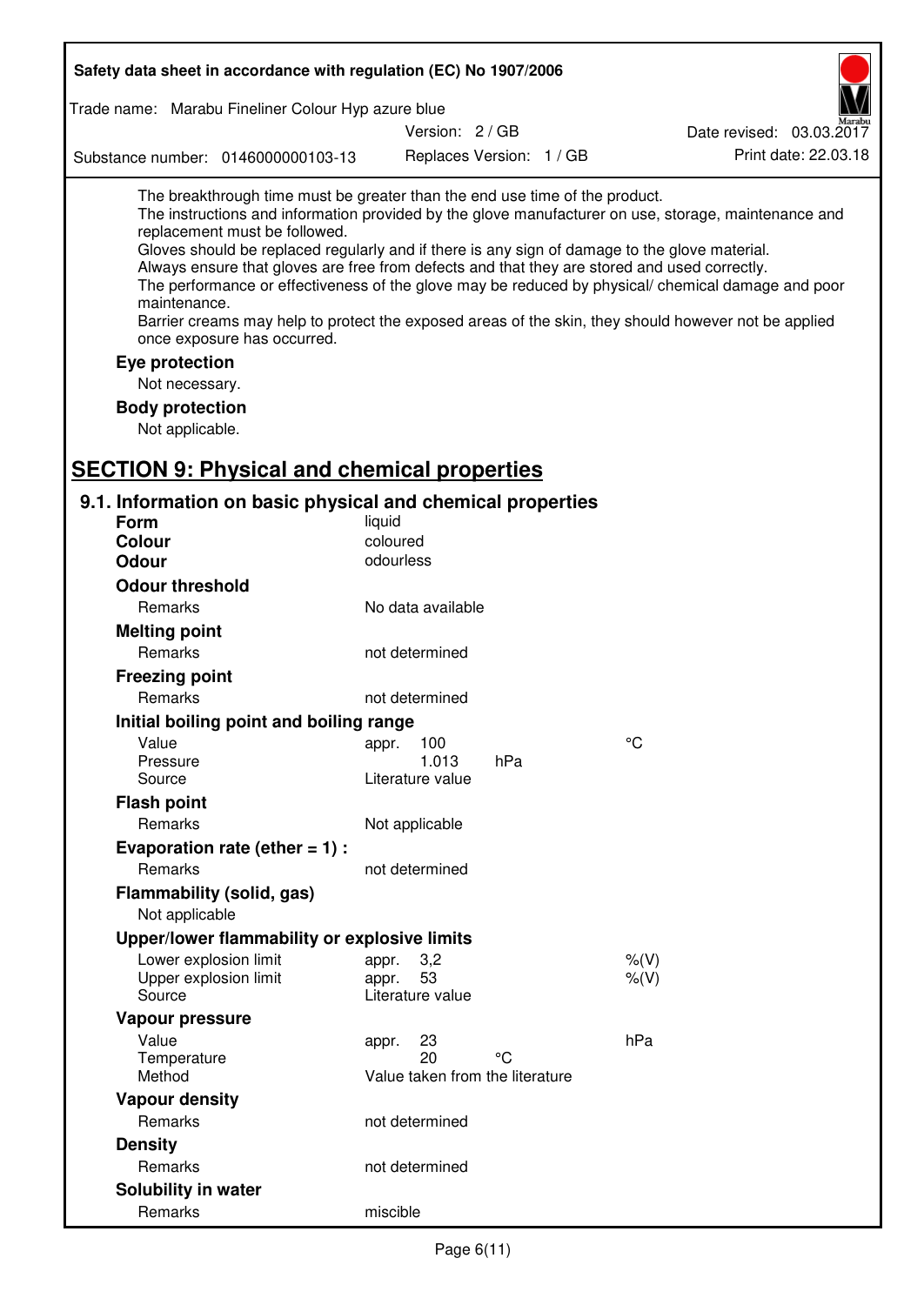| Safety data sheet in accordance with regulation (EC) No 1907/2006 |                                            |                                                                   |    |                          |
|-------------------------------------------------------------------|--------------------------------------------|-------------------------------------------------------------------|----|--------------------------|
| Trade name: Marabu Fineliner Colour Hyp azure blue                |                                            | Version: 2 / GB                                                   |    | Date revised: 03.03.2017 |
| Substance number: 0146000000103-13                                |                                            | Replaces Version: 1 / GB                                          |    | Print date: 22.03.18     |
| Ignition temperature                                              |                                            |                                                                   |    |                          |
| Value                                                             | appr.                                      | 410                                                               | °C |                          |
| Source                                                            |                                            | Literature value                                                  |    |                          |
| <b>Viscosity</b>                                                  |                                            |                                                                   |    |                          |
| Remarks                                                           |                                            |                                                                   |    |                          |
| Remarks                                                           |                                            | not determined                                                    |    |                          |
| 9.2. Other information                                            |                                            |                                                                   |    |                          |
| <b>Other information</b>                                          |                                            |                                                                   |    |                          |
| None known                                                        |                                            |                                                                   |    |                          |
| <b>SECTION 10: Stability and reactivity</b>                       |                                            |                                                                   |    |                          |
| 10.1. Reactivity<br>None                                          |                                            |                                                                   |    |                          |
| 10.2. Chemical stability<br>No hazardous reactions known.         |                                            |                                                                   |    |                          |
| 10.3. Possibility of hazardous reactions                          |                                            |                                                                   |    |                          |
| No hazardous reactions known.                                     |                                            |                                                                   |    |                          |
| 10.4. Conditions to avoid<br>No hazardous reactions known.        |                                            |                                                                   |    |                          |
| 10.5. Incompatible materials<br>None                              |                                            |                                                                   |    |                          |
| 10.6. Hazardous decomposition products                            | No hazardous decomposition products known. |                                                                   |    |                          |
| <b>SECTION 11: Toxicological information</b>                      |                                            |                                                                   |    |                          |
| 11.1. Information on toxicological effects                        |                                            |                                                                   |    |                          |
| <b>Acute oral toxicity</b>                                        |                                            |                                                                   |    |                          |
| Remarks                                                           |                                            | Based on available data, the classification criteria are not met. |    |                          |
| <b>Acute dermal toxicity</b>                                      |                                            |                                                                   |    |                          |
| Remarks                                                           |                                            | Based on available data, the classification criteria are not met. |    |                          |
| <b>Acute inhalational toxicity</b>                                |                                            |                                                                   |    |                          |
| Remarks                                                           |                                            | Based on available data, the classification criteria are not met. |    |                          |
| <b>Skin corrosion/irritation</b>                                  |                                            |                                                                   |    |                          |
| Remarks                                                           |                                            | Based on available data, the classification criteria are not met. |    |                          |
| Serious eye damage/irritation                                     |                                            |                                                                   |    |                          |
| Remarks                                                           |                                            | Based on available data, the classification criteria are not met. |    |                          |
| <b>Sensitization</b>                                              |                                            |                                                                   |    |                          |
| Remarks                                                           |                                            | Based on available data, the classification criteria are not met. |    |                          |
| <b>Mutagenicity</b>                                               |                                            |                                                                   |    |                          |
| Remarks                                                           |                                            | Based on available data, the classification criteria are not met. |    |                          |
| <b>Reproductive toxicity</b>                                      |                                            |                                                                   |    |                          |
| Remarks                                                           |                                            | Based on available data, the classification criteria are not met. |    |                          |
| Carcinogenicity                                                   |                                            |                                                                   |    |                          |
| Remarks                                                           |                                            | Based on available data, the classification criteria are not met. |    |                          |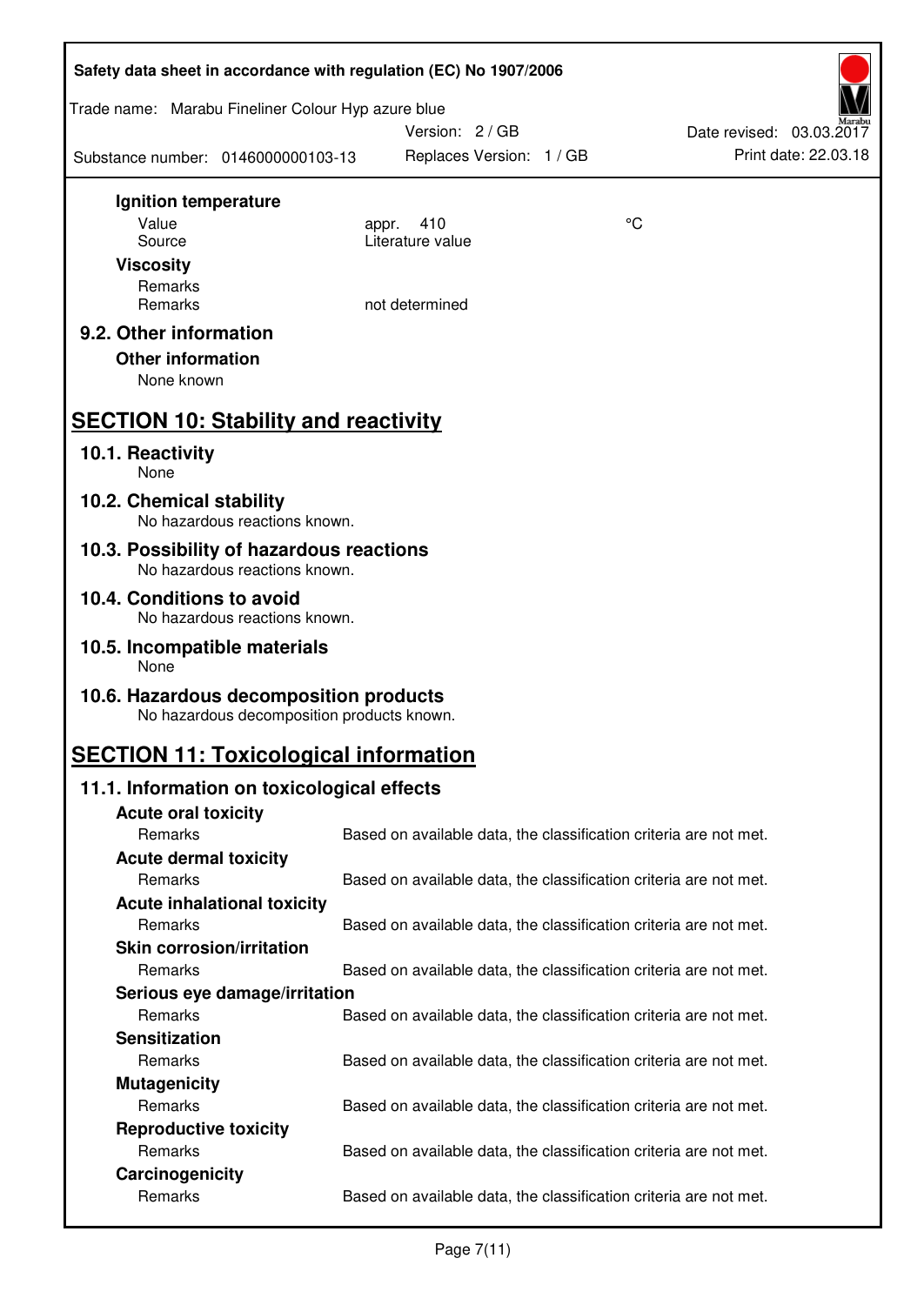#### **Safety data sheet in accordance with regulation (EC) No 1907/2006**

#### Trade name: Marabu Fineliner Colour Hyp azure blue

Version: 2 / GB

Substance number: 0146000000103-13

Replaces Version: 1 / GB Print date: 22.03.18 Date revised: 03.03.2017

# **Specific Target Organ Toxicity (STOT)**

**Single exposure** 

Based on available data, the classification criteria are not met.

**Repeated exposure** 

Remarks Based on available data, the classification criteria are not met.

#### **Aspiration hazard**

Based on available data, the classification criteria are not met.

#### **Experience in practice**

Provided all the recommended protective and safety precautions are taken, experience shows that no risk to health can be expected.

#### **Other information**

There are no data available on the mixture itself. The mixture has been assessed following the additivity method of the GHS/CLP Regulation (EC) No 1272/2008.

## **SECTION 12: Ecological information**

## **12.1. Toxicity**

#### **General information**

There are no data available on the mixture itself.Do not allow to enter drains or water courses.The mixture has been assessed following the summation method of the CLP Regulation (EC) No 1272/2008 and is not classified as dangerous for the environment.

## **12.2. Persistence and degradability**

#### **General information**

There are no data available on the mixture itself.

#### **12.3. Bioaccumulative potential**

#### **General information**

There are no data available on the mixture itself.

#### **12.4. Mobility in soil**

#### **General information**

There are no data available on the mixture itself.

**12.5. Results of PBT and vPvB assessment** 

#### **General information**

There are no data available on the mixture itself.

#### **12.6. Other adverse effects**

#### **General information**

There are no data available on the mixture itself.

# **SECTION 13: Disposal considerations**

## **13.1. Waste treatment methods**

#### **Disposal recommendations for the product**

The product can be placed with other household refuse. Small residues in containers can be washed-out with water and put into the drainage system.

#### **Disposal recommendations for packaging**

Packaging that cannot be cleaned should be disposed off as product waste. Completely emptied packagings can be given for recycling.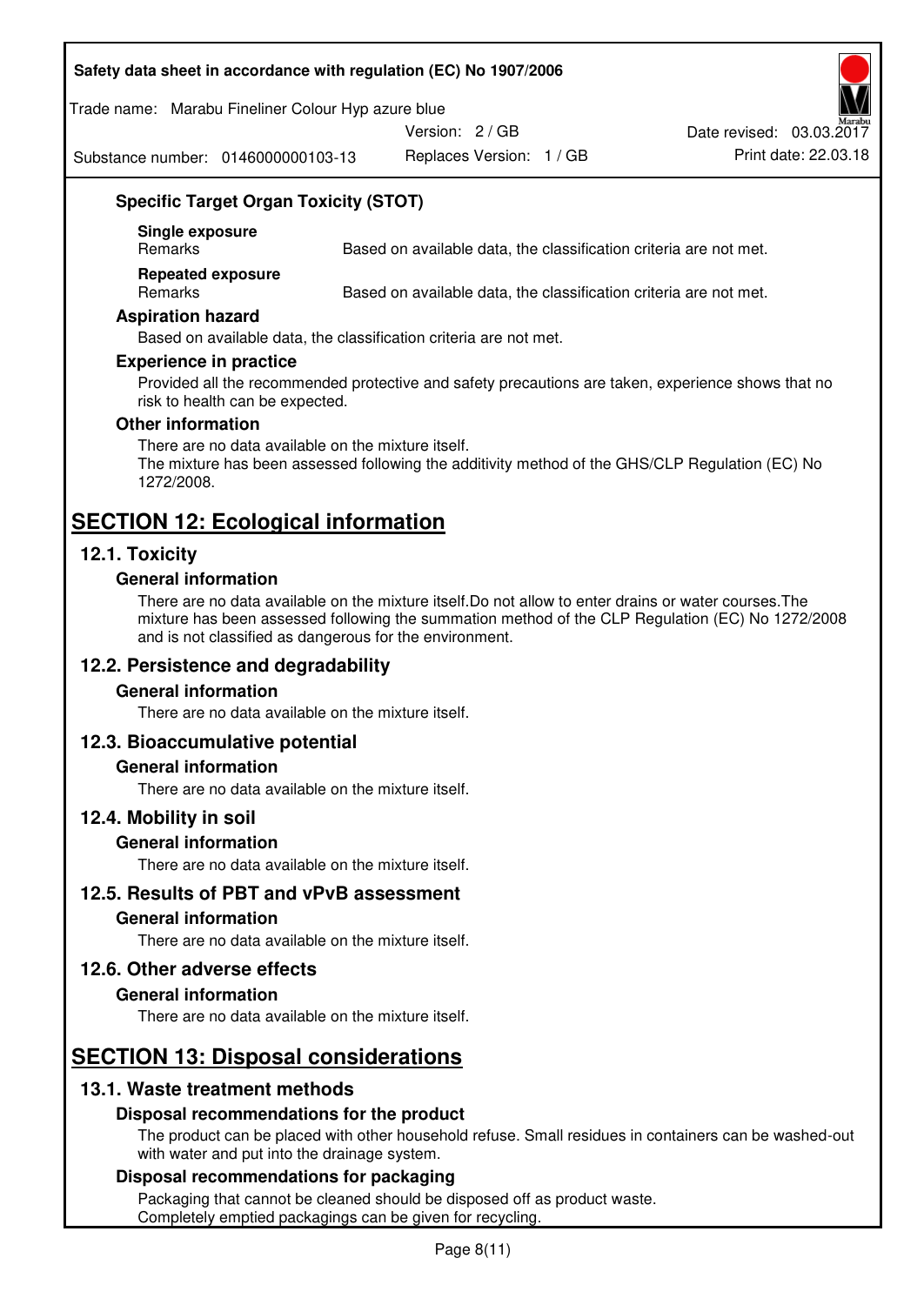| Safety data sheet in accordance with regulation (EC) No 1907/2006                         |                                                                                                       |                          |  |  |
|-------------------------------------------------------------------------------------------|-------------------------------------------------------------------------------------------------------|--------------------------|--|--|
| Trade name: Marabu Fineliner Colour Hyp azure blue                                        |                                                                                                       |                          |  |  |
|                                                                                           | Version: 2/GB                                                                                         | Date revised: 03.03.2017 |  |  |
| Substance number: 0146000000103-13                                                        | Replaces Version: 1 / GB                                                                              | Print date: 22.03.18     |  |  |
| <b>SECTION 14: Transport information</b>                                                  |                                                                                                       |                          |  |  |
| <b>Land transport ADR/RID</b>                                                             |                                                                                                       |                          |  |  |
| Non-dangerous goods<br>14.1. UN number<br>$UN -$                                          |                                                                                                       |                          |  |  |
| 14.2. UN proper shipping name                                                             |                                                                                                       |                          |  |  |
| 14.3. Transport hazard class(es)<br>Class                                                 |                                                                                                       |                          |  |  |
| Label                                                                                     |                                                                                                       |                          |  |  |
| 14.4. Packing group                                                                       |                                                                                                       |                          |  |  |
| Packing group<br>Transport category                                                       | 0                                                                                                     |                          |  |  |
| 14.5. Environmental hazards                                                               |                                                                                                       |                          |  |  |
| <b>Marine transport IMDG/GGVSee</b><br>14.1. UN number                                    | The product does not constitute a hazardous substance in sea transport.                               |                          |  |  |
| UN-<br>14.2. UN proper shipping name                                                      |                                                                                                       |                          |  |  |
| 14.3. Transport hazard class(es)<br>Class                                                 |                                                                                                       |                          |  |  |
| Subsidiary risk<br>14.4. Packing group                                                    |                                                                                                       |                          |  |  |
| Packing group                                                                             |                                                                                                       |                          |  |  |
| 14.5. Environmental hazards<br>no                                                         |                                                                                                       |                          |  |  |
| <b>Air transport ICAO/IATA</b>                                                            |                                                                                                       |                          |  |  |
| 14.1. UN number<br>$UN -$                                                                 | The product does not constitute a hazardous substance in air transport.                               |                          |  |  |
| 14.2. UN proper shipping name                                                             |                                                                                                       |                          |  |  |
| 14.3. Transport hazard class(es)                                                          |                                                                                                       |                          |  |  |
| Class<br>Subsidiary risk                                                                  |                                                                                                       |                          |  |  |
| 14.4. Packing group                                                                       |                                                                                                       |                          |  |  |
| Packing group                                                                             |                                                                                                       |                          |  |  |
| 14.5. Environmental hazards                                                               |                                                                                                       |                          |  |  |
| Information for all modes of transport<br>14.6. Special precautions for user              |                                                                                                       |                          |  |  |
| Transport within the user's premises:                                                     |                                                                                                       |                          |  |  |
| Always transport in closed containers that are upright and secure.                        | Ensure that persons transporting the product know what to do in the event of an accident or spillage. |                          |  |  |
| <b>Other information</b>                                                                  |                                                                                                       |                          |  |  |
| 14.7. Transport in bulk according to Annex II of Marpol and the IBC Code<br>no            |                                                                                                       |                          |  |  |
| <b>SECTION 15: Regulatory information ***</b>                                             |                                                                                                       |                          |  |  |
| 15.1. Safety, health and environmental regulations/legislation specific for the substance |                                                                                                       |                          |  |  |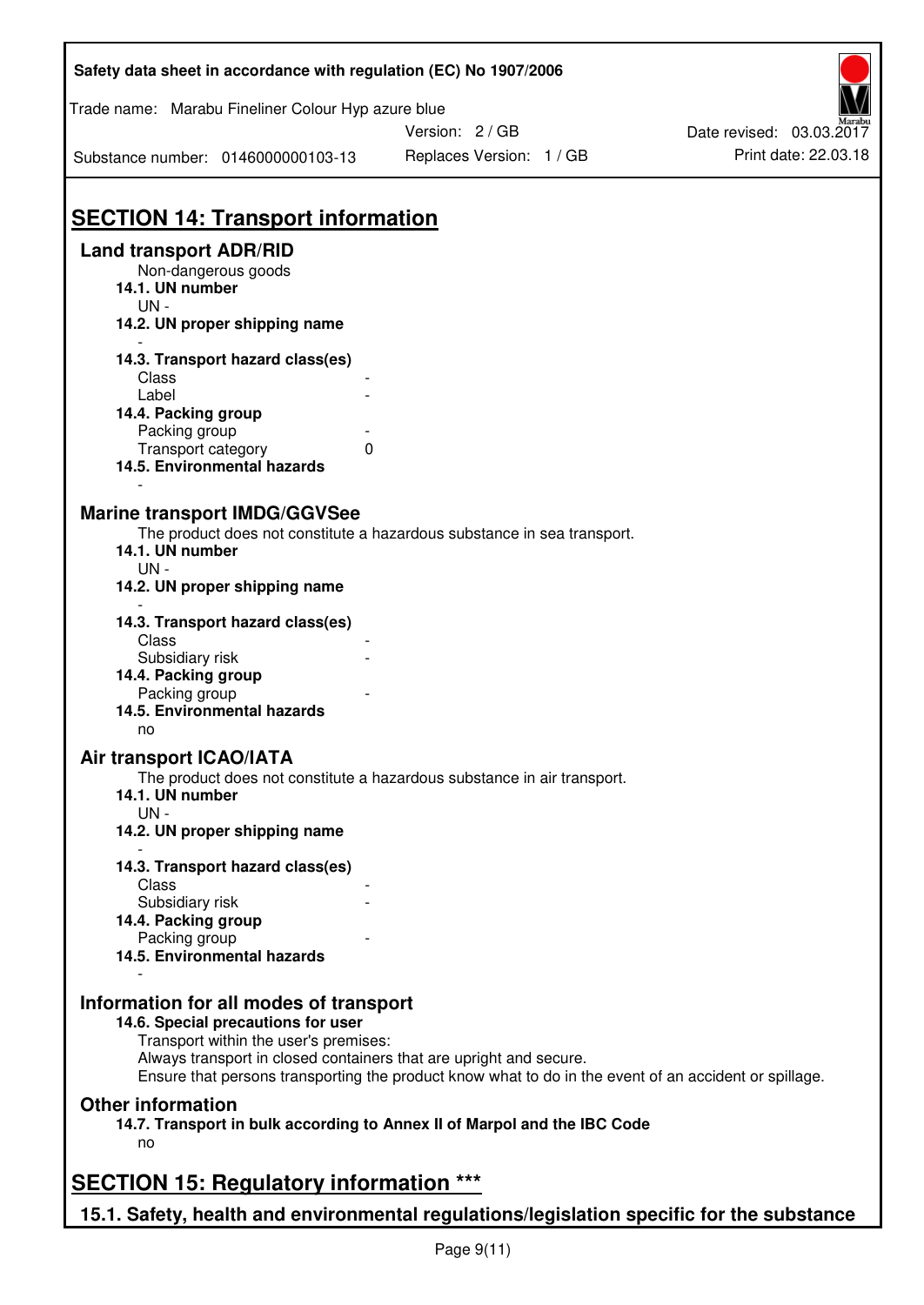| Trade name: Marabu Fineliner Colour Hyp azure blue                                                                                                                                                                                                                                                                                                                                                                                                                |                                                       |                          |                                                                                                              |
|-------------------------------------------------------------------------------------------------------------------------------------------------------------------------------------------------------------------------------------------------------------------------------------------------------------------------------------------------------------------------------------------------------------------------------------------------------------------|-------------------------------------------------------|--------------------------|--------------------------------------------------------------------------------------------------------------|
|                                                                                                                                                                                                                                                                                                                                                                                                                                                                   | Version: 2/GB                                         |                          | Date revised: 03.03.2017                                                                                     |
| Substance number: 0146000000103-13                                                                                                                                                                                                                                                                                                                                                                                                                                |                                                       | Replaces Version: 1 / GB | Print date: 22.03.18                                                                                         |
| or mixture                                                                                                                                                                                                                                                                                                                                                                                                                                                        |                                                       |                          |                                                                                                              |
| <b>VOC ***</b>                                                                                                                                                                                                                                                                                                                                                                                                                                                    |                                                       |                          |                                                                                                              |
| VOC (EU)                                                                                                                                                                                                                                                                                                                                                                                                                                                          | $\mathbf 0$                                           | $\%$                     |                                                                                                              |
| <b>Other information</b>                                                                                                                                                                                                                                                                                                                                                                                                                                          |                                                       |                          |                                                                                                              |
| All components are contained in the TSCA inventory or exempted.<br>All components are contained in the AICS inventory.<br>All components are contained in the PICCS inventory.<br>All components are contained in the DSL inventory.<br>All components are contained in the IECSC inventory.<br>All components are contained in the NZIOC inventory.<br>All components are contained in the ENCS inventory.<br>All components are contained in the ECL inventory. |                                                       |                          |                                                                                                              |
| 15.2. Chemical safety assessment<br>For this preparation a chemical safety assessment has not been carried out.                                                                                                                                                                                                                                                                                                                                                   |                                                       |                          |                                                                                                              |
| <b>SECTION 16: Other information</b>                                                                                                                                                                                                                                                                                                                                                                                                                              |                                                       |                          |                                                                                                              |
| Hazard statements listed in Chapter 3                                                                                                                                                                                                                                                                                                                                                                                                                             |                                                       |                          |                                                                                                              |
| H301                                                                                                                                                                                                                                                                                                                                                                                                                                                              | Toxic if swallowed.                                   |                          |                                                                                                              |
| H302                                                                                                                                                                                                                                                                                                                                                                                                                                                              | Harmful if swallowed.                                 |                          |                                                                                                              |
| H311                                                                                                                                                                                                                                                                                                                                                                                                                                                              | Toxic in contact with skin.                           |                          |                                                                                                              |
| H312                                                                                                                                                                                                                                                                                                                                                                                                                                                              | Harmful in contact with skin.                         |                          |                                                                                                              |
| H314                                                                                                                                                                                                                                                                                                                                                                                                                                                              | Causes severe skin burns and eye damage.              |                          |                                                                                                              |
| H315                                                                                                                                                                                                                                                                                                                                                                                                                                                              | Causes skin irritation.                               |                          |                                                                                                              |
| H317                                                                                                                                                                                                                                                                                                                                                                                                                                                              | May cause an allergic skin reaction.                  |                          |                                                                                                              |
| H318                                                                                                                                                                                                                                                                                                                                                                                                                                                              | Causes serious eye damage.                            |                          |                                                                                                              |
| H331                                                                                                                                                                                                                                                                                                                                                                                                                                                              | Toxic if inhaled.                                     |                          |                                                                                                              |
| H <sub>335</sub>                                                                                                                                                                                                                                                                                                                                                                                                                                                  | May cause respiratory irritation.                     |                          |                                                                                                              |
| H373                                                                                                                                                                                                                                                                                                                                                                                                                                                              |                                                       |                          | May cause damage to organs through prolonged or repeated exposure:                                           |
| H400                                                                                                                                                                                                                                                                                                                                                                                                                                                              | Very toxic to aquatic life.                           |                          |                                                                                                              |
| H410                                                                                                                                                                                                                                                                                                                                                                                                                                                              | Very toxic to aquatic life with long lasting effects. |                          |                                                                                                              |
| <b>CLP categories listed in Chapter 3</b>                                                                                                                                                                                                                                                                                                                                                                                                                         |                                                       |                          |                                                                                                              |
| Acute Tox. 3                                                                                                                                                                                                                                                                                                                                                                                                                                                      | Acute toxicity, Category 3                            |                          |                                                                                                              |
| Acute Tox. 4                                                                                                                                                                                                                                                                                                                                                                                                                                                      | Acute toxicity, Category 4                            |                          |                                                                                                              |
| Aquatic Acute 1                                                                                                                                                                                                                                                                                                                                                                                                                                                   |                                                       |                          | Hazardous to the aquatic environment, acute, Category 1                                                      |
| Aquatic Chronic 1                                                                                                                                                                                                                                                                                                                                                                                                                                                 |                                                       |                          | Hazardous to the aquatic environment, chronic, Category 1                                                    |
| Eye Dam. 1                                                                                                                                                                                                                                                                                                                                                                                                                                                        | Serious eye damage, Category 1                        |                          |                                                                                                              |
| Skin Corr. 1B                                                                                                                                                                                                                                                                                                                                                                                                                                                     | Skin corrosion, Category 1B                           |                          |                                                                                                              |
| Skin Irrit. 2                                                                                                                                                                                                                                                                                                                                                                                                                                                     | Skin irritation, Category 2                           |                          |                                                                                                              |
| Skin Sens. 1                                                                                                                                                                                                                                                                                                                                                                                                                                                      | Skin sensitization, Category 1                        |                          |                                                                                                              |
| STOT RE 2                                                                                                                                                                                                                                                                                                                                                                                                                                                         |                                                       |                          | Specific target organ toxicity - repeated exposure, Category 2                                               |
| STOT SE 3                                                                                                                                                                                                                                                                                                                                                                                                                                                         |                                                       |                          | Specific target organ toxicity - single exposure, Category 3                                                 |
| <b>Supplemental information</b>                                                                                                                                                                                                                                                                                                                                                                                                                                   |                                                       |                          |                                                                                                              |
|                                                                                                                                                                                                                                                                                                                                                                                                                                                                   |                                                       |                          | Relevant changes compared with the previous version of the safety data sheet are marked with: ***            |
| This information is based on our present state of knowledge. However, it should not constitute a                                                                                                                                                                                                                                                                                                                                                                  |                                                       |                          |                                                                                                              |
| guarantee for any specific product properties and shall not establish a legally valid relationship.                                                                                                                                                                                                                                                                                                                                                               |                                                       |                          |                                                                                                              |
|                                                                                                                                                                                                                                                                                                                                                                                                                                                                   |                                                       |                          | The information in this Safety Data Sheet is based on the present state of knowledge and current             |
| legislation.                                                                                                                                                                                                                                                                                                                                                                                                                                                      |                                                       |                          |                                                                                                              |
|                                                                                                                                                                                                                                                                                                                                                                                                                                                                   |                                                       |                          | It provides guidance on health, safety and environmental aspects of the product and should not be            |
| construed as any guarantee of technical performance or suitability for particular applications.                                                                                                                                                                                                                                                                                                                                                                   |                                                       |                          |                                                                                                              |
|                                                                                                                                                                                                                                                                                                                                                                                                                                                                   |                                                       |                          | The product should not be used for purposes other than those shown in Section 1 without first referring      |
|                                                                                                                                                                                                                                                                                                                                                                                                                                                                   |                                                       |                          |                                                                                                              |
| to the supplier and obtaining written handling instructions.                                                                                                                                                                                                                                                                                                                                                                                                      |                                                       |                          |                                                                                                              |
| for ensuring that the requirements of relevant legislation are complied with.                                                                                                                                                                                                                                                                                                                                                                                     |                                                       |                          | As the specific conditions of use of the product are outside the supplier's control, the user is responsible |